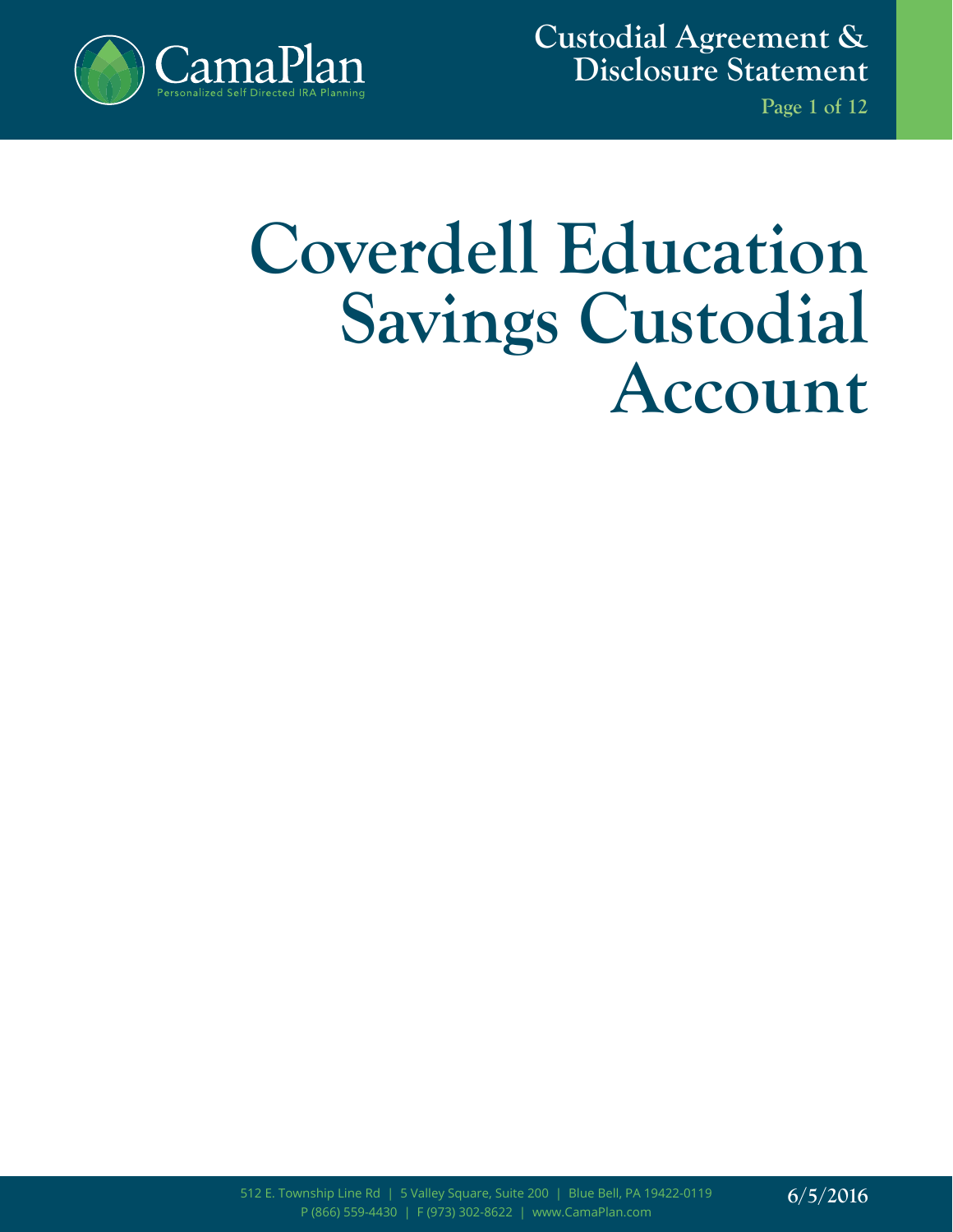Department of the Treasury Internal Revenue Service

# Form **5305-EA Coverdell Education Savings Custodial Account**

(Rev. October 2010) (Under Section 530 of the Internal Revenue Code)

#### **Article I**

1.01 The custodian may accept additional cash contributions provided the designated beneficiary has not attained the age of 18 as of the date such contributions are made. Contributions by an individual contributor may be made for the tax year of the designated beneficiary by the due date of the beneficiary's tax return for that year (excluding extensions). Total contributions that are not rollover contributions described in section 530(d)(5) are limited to \$2,000 for the tax year. In the case of an individual contributor, the \$2,000 limitation for any year is phased out between modified adjusted gross income (AGI) of \$95,000 and \$110,000. For married individuals filing jointly, the phase-out occurs between modified AGI of \$190,000 and \$220,000. Modified AGI is defined in section 530(c)(2).

#### **Article II**

2.01 No part of the custodial account funds may be invested in life insurance contracts, nor may the assets of the custodial account be commingled with other property except in a common trust fund or a common investment fund (within the meaning of section 530(b)(1)(D)).

### **Article III**

- 3.01 Any balance to the credit of the Designated Beneficiary on the date on which he or she attains age 30 shall be distributed to him or her within 30 days of such date.
- 3.02 Any balance to the credit of the Designated Beneficiary shall be distributed within 30 days of his or her death unless the designated death beneficiary is a family member of the Designated Beneficiary and is under the age of 30 on the date of death. In such case, that family member shall become the Designated Beneficiary as of the date of death.

#### **Article IV**

4.01 The Depositor shall have the power to direct the Custodian regarding the investment of the above-listed amount assigned to the custodial account (including earnings thereon) in the investment choices offered by the Custodian. The Responsible Individual, however, shall have the power to redirect the Custodian regarding the investment of such amounts, as well as the power to direct the Custodian regarding the investment of all additional contributions (including earnings thereon) to the custodial account. In the event that the Responsible Individual does not direct the Custodian regarding the investment of additional contributions (including earnings thereon), the initial investment direction of the Depositor also will govern all additional contributions made to the custodial account until such time as the responsible individual otherwise directs the Custodian. Unless otherwise provided in this agreement, the Responsible Individual also shall have the power to direct the Custodian regarding the administration, management, and distribution of the account.

#### **Article V**

- 5.01 The "Responsible Individual" named by the Depositor shall be a parent or guardian of the Designated Beneficiary. The custodial account shall have only one Responsible Individual at any time. If the Responsible Individual becomes incapacitated or dies while the Designated Beneficiary is a minor under state law, the successor Responsible Individual shall be the person named to succeed in that capacity by the preceding Responsible Individual in a witnessed writing or, if no successor is so named, the successor Responsible Individual shall be the Designated Beneficiary's other parent or successor guardian. Unless otherwise directed by checking the option in the Adoption Agreement, at the time that the Designated Beneficiary attains the age of majority under state law, the Designated Beneficiary becomes the Responsible Individual. If a family member under the age of majority under state law becomes the Designated Beneficiary by reason of being a named death beneficiary, the Responsible Individual shall be such Designated Beneficiary's parent or guardian.
- 5.02 If elected in the Adoption Agreement, the Responsible Individual shall continue to serve as the Responsible Individual for the custodial account after the Designated Beneficiary attains the age of majority under state law and until such time as all assets have been distributed from the custodial account and the custodial account terminates. If the Responsible Individual becomes incapacitated or dies after the Designated Beneficiary reaches the age of majority under state law, the Responsible Individual shall be the Designated Beneficiary.

# **Article VI**

6.01 If elected in the Adoption Agreement the Responsible Individual may change the beneficiary designated under this agreement to another member of the Designated Beneficiary's family described in section 529(e)(2) in accordance with the Custodian's procedures.

# **Article VII**

- 7.01 The Depositor agrees to provide the Custodian with all information necessary to prepare any reports required by section 530(h).
- 7.02 The Custodian agrees to submit to the Internal Revenue Service (IRS) and Responsible Individual the reports prescribed by the IRS.

#### **Article VIII**

8.01 Notwithstanding any other articles which may be added or incorporated, the provisions of Articles I through III will be controlling. Any additional articles inconsistent with section 530 and the related regulations will be invalid.

#### **Article IX**

9.01 This agreement will be amended as necessary to comply with the provisions of the Code and the related regulations. Other amendments may be made with the consent of the Depositor and Custodian whose signatures appear on the Adoption Agreement.

#### **Article X**

- 10.01 **Applicable Law**: This Custodial Agreement shall be governed by the laws of the state where the Custodial Account has its situs. The term Designated Beneficiary shall also include the Depositor, Responsible Individual and Death Beneficiary, where applicable.
- 10.01.1 **Administrator: For the Custodian: The Custodian may designate and engage a third party to perform Administrative and other related services in connection with this Custodial Account. The Custodian has engaged CAMA Self-Directed IRA, LLC (the Administrator) for the purpose of administering Coverdell Education Savings Accounts established under this Custodial Agreement. The powers and duties delineated herein to the Custodian shall apply to and be performed by the Administrator, unless otherwise prohibited under applicable law. All limitations of duties to the Depositor, and releases or indemnifications of the Custodian by the Depositor in this agreement shall apply equally to the Administrator. The Administrator for the Custodial Account is Cama Self-Directed IRA, LLC dba CamaPlan, a PA LLC.**
- 10.02 **Annual Accounting**: The Custodian shall, at least annually, provide the Designated Beneficiary (or the Responsible Individual, if applicable) with an accounting of such Designated Beneficiary's account. Such accounting shall be deemed to be accepted by the Designated Beneficiary, if the Designated Beneficiary (or Responsible Individual) does not object in writing within 60 days after the mailing of such accounting.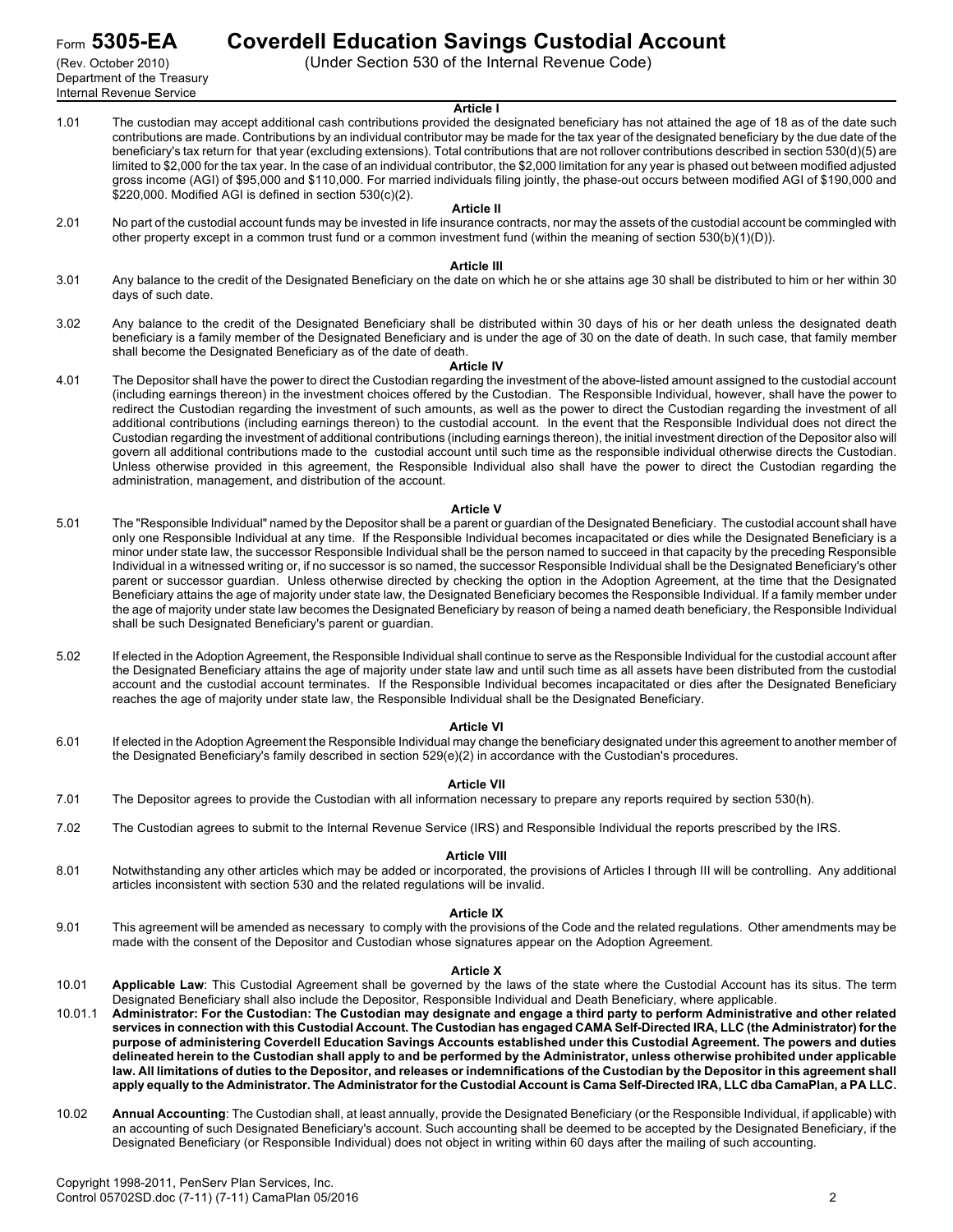10.03 **Amendment**: The Depositor, Designated Beneficiary and Responsible Individual irrevocably delegates to the Custodian the right and power to amend this Custodial Agreement. Except as hereafter provided, the Custodian will give the Designated Beneficiary (or Responsible Individual) 30 days prior written notice of any amendment. In case of a retroactive amendment required by law, the Custodian will provide written notice to the Designated Beneficiary (or Responsible Individual) of the amendment within 30 days after the amendment is made, or if later, by the time that notice of the amendment is required to be given under regulations or other guidance provided by the IRS. The Depositor, Designated Beneficiary and Responsible Individual shall be deemed to have consented to any such amendment unless the Designated Beneficiary (or Responsible Individual) notifies the Custodian to the contrary within 30 days after notice to the Designated Beneficiary (or Responsible Individual) and requests a distribution or transfer of the balance in the account.

# 10.04 **Resignation and Removal of Custodian**:

- (a) The Trustee may resign and appoint a successor trustee or custodian to serve under this agreement or under another governing agreement selected by the successor trustee or custodian by giving the Depositor written notice at least 30 days prior to the effective date of such resignation and appointment, which notice shall also include or be provided under separate cover a copy of such other governing instrument, if applicable, and the related disclosure statement. The Depositor shall then have 30 days from the date of such notice to either request a distribution of the entire account balance or designate a different successor trustee or custodian and notify the Custodian of such designation. If the Depositor does not request distribution of the account balance or notify the Custodian of the designation of a different successor trustee or custodian within such 30 day period, the Depositor shall be deemed to have consented to the appointment of the successor trustee or custodian and the terms of any new governing instrument, and neither the Depositor nor the successor shall be required to execute any written document to complete the transfer of the account to the successor trustee or custodian. The successor trustee or custodian may rely on any information, including beneficiary designations, previously provided by the Depositor to the Custodian.
- (b) The Depositor may at any time remove the Custodian and replace the Custodian with a successor trustee or custodian of the Depositor's choice by giving 30 days notice of such removal and replacement. The Custodian shall then deliver the assets of the account as directed by the Depositor. However, the Custodian may retain a portion of the assets of the ESA as a reserve for payment of any anticipated remaining fees and expenses, and shall pay over any remainder of this reserve to the successor trustee or custodian upon satisfaction of such fees and expenses.
- (c) The Custodian may resign and demand that the Depositor appoint a successor trustee or custodian of this ESA by giving the Depositor written notice at least 30 days prior to the effective date of such resignation. The Depositor shall then have 30 days from the date of such notice to designate a successor trustee or custodian, notify the Custodian of the name and address of the successor trustee or custodian, and provide the Custodian with appropriate evidence that such successor has accepted the appointment and is qualified to serve as trustee or custodian of a Coverdell ESA.
	- (1) If the Depositor designates a successor trustee or custodian and provides the Custodian evidence of the successor's acceptance of appointment and qualification within such 30-day period, the Custodian shall then deliver all of the assets held by the Custodian in the account (whether in cash or personal or real property, wherever located, and regardless of value) to the successor trustee or custodian.
	- (2) If the Depositor does not notify the Custodian of the appointment of a successor trustee or custodian within such 30 day period, then the Custodian may distribute all of the assets held by the Custodian in the account (whether in cash or personal or real property, wherever located, and regardless of value) to the Depositor, outright and free of trust, and the Depositor shall be wholly responsible for the tax consequences of such distribution.

In either case, the Custodian may expend any assets in the account to pay expenses of transfer (including re-registering the assets and preparation of deeds, assignments, and other instruments of transfer or conveyance) to the successor trustee or custodian or the Depositor , as the case may be. In addition, the Custodian may retain a portion of the assets as a reserve for payment of any anticipated remaining fees and expenses. Upon satisfaction of such fees and expenses, the Custodian shall pay over any remainder of the reserve to the successor trustee or custodian or to the Depositor, as the case may be.

(d) Administrator may at anytime select a qualified successor custodian by giving the Depositor and Custodian written notice at least 30 days prior to the effective date of such appointment, which notice shall also include or be provided under separate cover a copy of such other governing instrument. if applicable, and the related disclosure statement. The Depositor shall then have 30 days from the date of such notice to either request a distribution of the entire Custodial Account balance or designate a different successor trustee or custodian and notify the Custodian and Administrator of such designation. If the depositor does not request distribution of the Custodial Account balance or notify the Administrator of the designation of a different successor trustee or custodian within such 30 day period., the Depositor shall be deemed to have consented to the appointment of the successor custodian and the terms of any new governing instrument, and neither the Depositor nor the successor shall be required to execute any written document to complete the transfer of the Custodial Account to the successor custodian. The successor custodian may rely on any information, including beneficiary designations, previously provided by the Depositor to the Custodian.

# 10.05 **Custodian's and Administrator's Fees and Expenses**:

- (a) The Depositor, Designated Beneficiary and Responsible Individual agree that the Custodian shall be entitled to receive any and all fees specified in the Custodian's current published fee schedule for establishing and maintaining this Coverdell ESA, including, but not limited to, any fees for distributions from, transfers from, and terminations of this Coverdell ESA. The Custodian may change its fee schedule at any time by giving the Designated Beneficiary (or Responsible Individual) 30 days prior written notice.
- (b) The Depositor, Designated Beneficiary and Responsible Individual agree that the Custodian shall be entitled to reimbursement for any expenses incurred by the Custodian in the performance of its duties in connection with the account. Such expenses include, but are not limited to, administrative expenses, such as legal and accounting fees, and any taxes of any kind whatsoever that may be levied or assessed with respect to such account.
- (c) All such fees, taxes, and other administrative expenses charged to the account shall be collected either from the assets in the account or from any contributions to or distributions from such account if not paid by the Depositor, Designated Beneficiary or Responsible Individual, but the Depositor, Designated Beneficiary and Responsible Individual shall be responsible for any deficiency.
- (d) In the event that for any reason the Custodian is not certain as to who is entitled to receive all or part of the Custodial Funds, the Custodian reserves the right to withhold any payment from the Custodial Account, to request a court ruling to determine the disposition of the Custodial assets, and to charge the Custodial Account for any expenses incurred in obtaining such legal determination.
- (e) The Administrator shall be entitled to receive, from the assets held in the Custodial Account, a fee equal in amount to all income that is generated from any Undirected Cash (defined as any cash in the Custodial Account not invested pursuant to a specific investment direction by Depositor) which has been deposited by Administrator into FDIC or other United States government insured financial institutions, United States government securities, or securities that are insured or guaranteed by the United States government, as provided in Section 11.01(b) below. Custodian's fees from the Undirected Cash in the Custodial Account are associated with cash management activities, including, but not limited to, account maintenance, depository bank selection, transaction processing, subaccounting, record keeping, and other services performed under the terms of this Agreement. Custodian and/or Administrator retain the right, but do not have the obligation, to reduce this fee by rebating a portion of the fee into the Custodial Account. The Depositor agrees that this fee may be retained by the Custodian as compensation for the services provided by Custodian under this Agreement. The Custodian and/or Administrator may pay all or an agreed portion of this fee to the Administrator as agreed between the Custodian and the Administrator. The Custodian reserves the right to change all or part of the Custodial Fee Schedule at its discretion with 30 days advance written notice to Depositor.
- (f) In addition to any portion of the Custodian's fee that the Administrator receives from the Custodian as provided in Section 10.05(e), the Administrator shall be entitled to fees for account opening, asset purchases and sales, distributions, transfers, terminations, and annual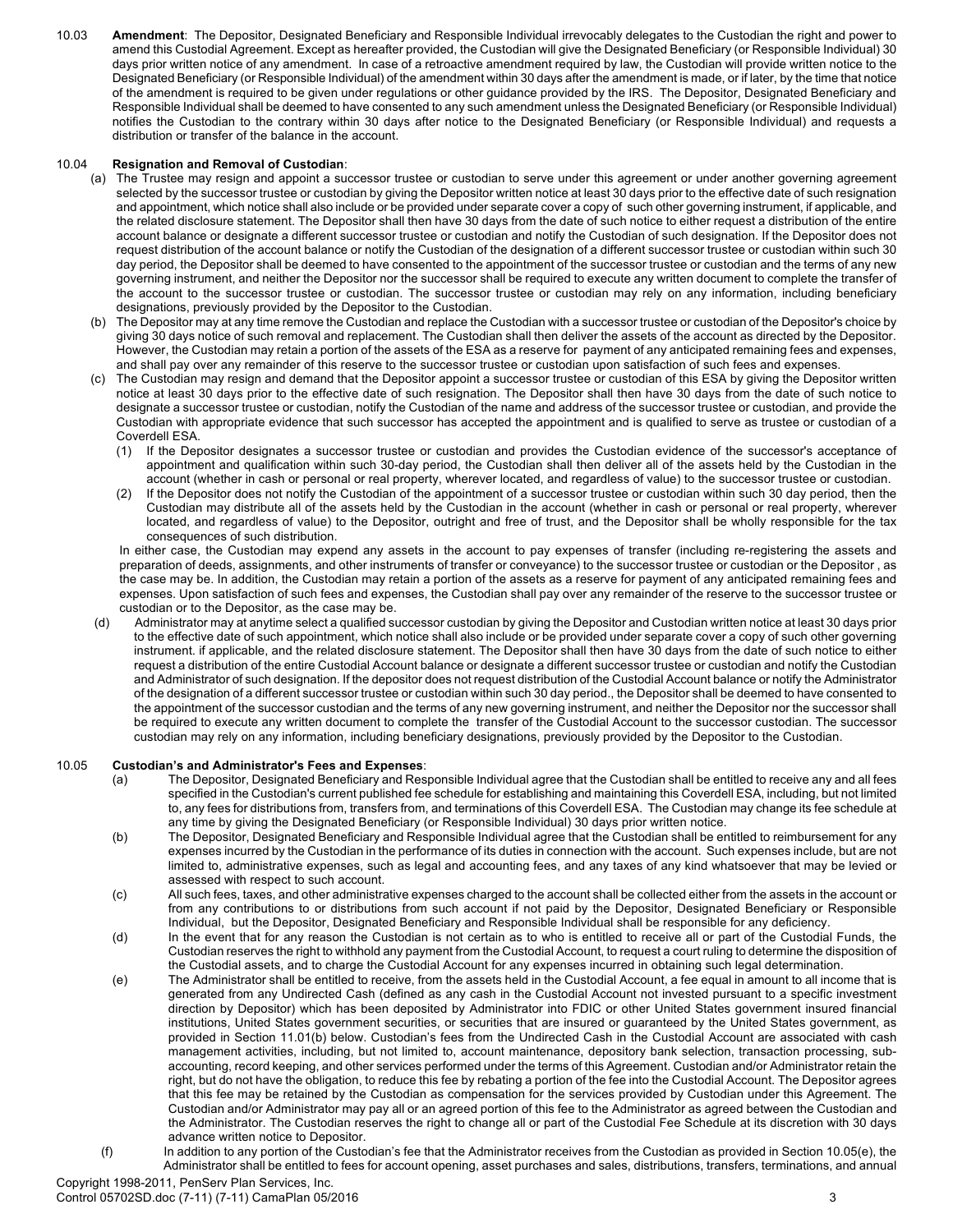administration of the Custodial Account, along with other miscellaneous fees, as disclosed in a fee schedule provided by the Administrator to the Depositor. The Administrator may change its fee schedule at any time by giving the Depositor 30 days prior written notice. If payment is not received within thirty (30) days from the due date reflected on an invoice, a past due notice will be mailed to Depositor and a late fee equal to the lower of (a) 1.5% of the outstanding invoice for every month or partial month that the invoice is outstanding or (b) the maximum late penalty permitted under the state law where the Administrator is organized, shall be assessed to the Custodial Account. Additionally, assets may be liquidated from the account, without notice, for any outstanding fee which has not been paid. If fees are not paid within thirty (30) days after Administrator has mailed the past due notice, Administrator will begin the process of closing the Custodial Account. Any asset distributed directly to Depositor as part of closing the Custodial Account will be reported to the IRS on Form 1099-R and may subject the Depositor to possible taxes and penalties. Accounts with past due fees, unfunded accounts, and accounts with zero value will continue to incur administration fees until such time as Depositor notifies Administrator (on a form prescribed by Custodian) of Depositor's intent to close the account or until Custodian resigns

- 10.06 **Withdrawal Requests**: All requests for withdrawal, distribution, or payment from the account shall be in writing on a form provided and accepted by the Custodian. Such written request must also specify the reason for the withdrawal, distribution, or payment and the desired method or form of withdrawal, payment, or distribution.
- 10.07 **Responsibilities**: The Depositor, Designated Beneficiary and Responsible Individual represent that all information and instructions given to the Custodian by the Depositor, Designated Beneficiary and Responsible Individual is complete and accurate and that the Custodian shall have no responsibility for any incomplete or inaccurate information provided by the Depositor, Designated Beneficiary or Responsible Individual. The Depositor, Designated Beneficiary and Responsible Individual agree to be responsible for all tax consequences arising from contributions to and distributions from this Custodial Account and acknowledges that no tax advice has been provided by the Custodian.

# 10.08 **Change of Designated Beneficiary:**

- (a) If elected in the Adoption Agreement, while the Designated Beneficiary is a minor or otherwise lacks legal capacity, the Responsible Individual may at any time change the Designated Beneficiary for this Coverdell ESA to any member of the family under the age of 30 of the original Designated Beneficiary or direct the Custodian to roll over or transfer the funds in this Coverdell ESA to a Coverdell ESA for any member of the family under the age of 30 of the original Designated Beneficiary. If elected in the Adoption Agreement, when the Designated Beneficiary has legal capacity, the Designated Beneficiary may at any time change the Designated Beneficiary for this Coverdell ESA to any member of the family under the age of 30 of the original Designated Beneficiary or direct the Custodian to roll over or transfer the funds in this Coverdell ESA to a Coverdell ESA for any member of the family under the age of 30 of the original Designated Beneficiary.
- (b) Any change of Designated Beneficiary under this Coverdell ESA agreement shall not be treated as a distribution, if the new Designated Beneficiary is a Member of the Family (as defined under section 10.10) and such new Designated Beneficiary has not attained the age of 30, as of the date of such change.
- (b) Notwithstanding Section 3.01, a new Designated Beneficiary may be named within 30 days after the Designated Beneficiary attains the age of 30.
- 10.09 **Designated Beneficiary's Minority or Incapacity:** The following provisions apply while the Designated Beneficiary is a minor or lacks legal capacity:
	- (a) The Responsible Individual shall have, to the exclusion of the Designated Beneficiary, all of the rights, powers, and responsibilities granted to the Designated Beneficiary under this Custodial Agreement, including, without limitation, the right to receive accountings and notices of amendment and resignation, the power to remove and replace the Custodian, the power to direct investments, the power to request withdrawals, distributions, and payments, and the power to direct a rollover or transfer to the trustee or custodian of a Coverdell ESA for the Designated Beneficiary or another member of the family of the Designated Beneficiary.
	- (b) In the event the Responsible Individual dies, becomes disabled, or otherwise fails or refuses to act and no successor Responsible Individual has been appointed, or no duly appointed Responsible Individual is willing or able to serve, then a parent of the Designated Beneficiary or the legal guardian or conservator of the estate of the Designated Beneficiary may appoint a Responsible Individual in writing on a form acceptable to and filed with the Custodian.
- 10.10 **Member of the Family:** The term "member of the family of the Designated Beneficiary" includes the Designated Beneficiary's: spouse, children, grandchildren, sibling, parent, niece or nephew, son-in-law, daughter-in-law, father-in-law, mother-in law, brother-in-law, or sister-in-law; and spouses of the foregoing. A first cousin, but not his or her spouse, is also a family member.
- 10.11 **Designated Death Beneficiary:** In accordance with Article 3.02 of this Agreement and if permitted by the Custodian, the Depositor, Designated Beneficiary or Responsible Individual shall have the right to name a Designated Death Beneficiary(ies) on a form provided by and acceptable to the Custodian. In the event of the Designated Beneficiary's death, such Designated Death Beneficiary(ies) shall be entitled to the remaining interest in the account. If any such Designated Death Beneficiary is not a member of the family (as defined in Article 10.10 of this Agreement), the remaining balance in the account shall be distributed to the Designated Death Beneficiary within 30 days of the death of the Designated Beneficiary. If any such Designated Death Beneficiary is a member of the family (as defined in Article 10.10 of this Agreement), the remaining balance in the account shall become the Coverdell ESA of the Designated Death Beneficiary. If no death beneficiary designation is in effect or if none of the Death Beneficiaries survive the Designated Beneficiary, the remaining balance will be paid to the estate of the Designated Beneficiary.

# **Article XI SELF-DIRECTED COVERDELL ESA PROVISIONS**

#### 11.01 **Investment of Contributions**:

(a) At the direction of the Designated Beneficiary (or the direction of the Depositor or the Responsible Individual, whichever applies) the Custodian shall invest all contributions to the account and earnings thereon in investments acceptable to the Custodian, which may include marketable securities traded on a recognized exchange or "over the counter" (excluding any securities issued by the Custodian), covered call options, certificates of deposit, and other investments to which the Custodian consents, in such amounts as are specifically selected and specified in orders to the Custodian in such form as may be acceptable to the Custodian, without any duty to diversify and without regard to whether such property is authorized by the laws of any jurisdiction as a custodial account investment. The Custodian shall be responsible for the execution of such orders and for maintaining adequate records thereof. However, if any such orders are not received as required, or, if received, are unclear in the opinion of the Custodian, all or a portion of the contribution may be held uninvested without liability for loss of income or appreciation, and without liability for interest pending receipt of such orders or clarification, or the contribution may be returned. The Custodian may, but need not, establish programs under which cash deposits in excess of a minimum set by it will be periodically and automatically invested in interest-bearing investment funds. The Custodian shall have no duty other than to follow the written investment directions of the Designated Beneficiary (or the Depositor or Responsible Individual), and shall be under no duty to question said instructions and shall not be liable for any investment losses sustained by the Designated Beneficiary.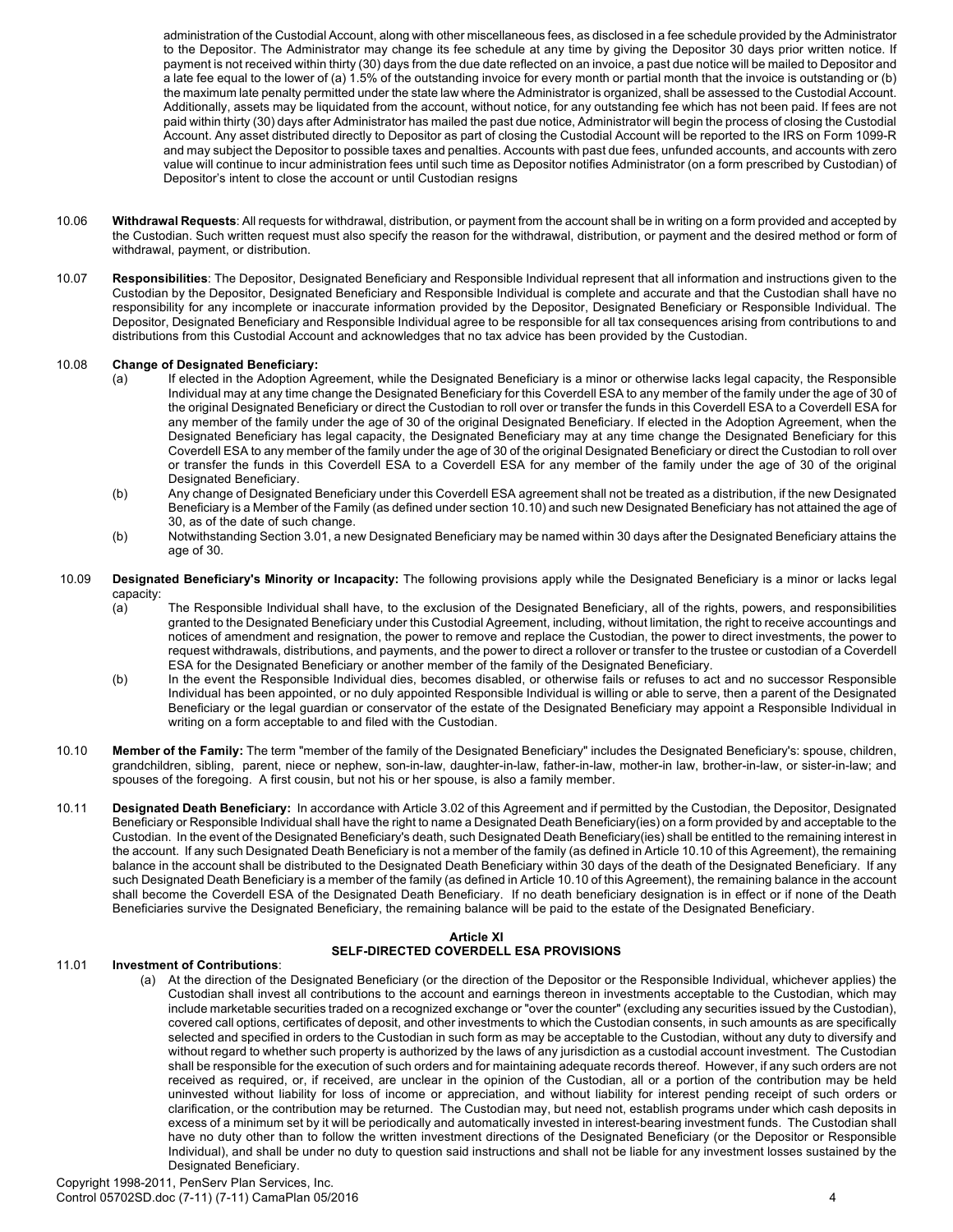- (b) Depositor hereby acknowledges and agrees that Administrator will deposit all Undirected Cash in the Custodial Account into pooled deposit accounts at one or more FDIC or other United States government insured institutions or in United States government securities or in securities that are insured or guaranteed by the United States government pending further investment direction by Depositor. All income generated by Undirected Cash in Administrator's pooled deposit accounts shall be retained by the Administrator as fees, as described in paragraph 10.05 above. Depositor authorizes Custodian and/or Administrator to transfer any Undirected Cash in the Custodial Account into any FDIC insured financial institution or in United States government securities or in securities that are insured or guaranteed by the United States government without any further approval or direction by the Depositor.
- 11.02 **Registration**: All assets of the account shall be registered in the name of the Custodian or of a suitable nominee. The same nominee may be used with respect to assets of other investors whether or not held under agreements similar to this one or in any capacity whatsoever. However, each Designated Beneficiary's account shall be separate and distinct; a separate account therefor shall be maintained by the Custodian, and the assets thereof shall be held by the Custodian in individual or bulk segregation either in the Custodian's vaults or in depositories approved by the Securities and Exchange Commission under the Securities Exchange Act of 1934.
- 11.03 **Investment Advisor**: The Designated Beneficiary (or Depositor or Responsible Individual) may appoint an Investment Advisor, qualified under Section 3(38) of the Employee Retirement Income Security Act of 1974, to direct the investment of this Coverdell ESA. The Designated Beneficiary shall notify the Custodian in writing of any such appointment by providing the Custodian a copy of the instruments appointing the Investment Advisor and evidencing the Investment Advisor's acceptance of such appointment, an acknowledgement by the Investment Advisor that it is a fiduciary of the account, and a certificate evidencing the Investment Advisor's current registration under the Investment Advisor's Act of 1940. The Custodian shall comply with any investment directions furnished to it by the Investment Advisor, unless and until it receives written notification from the Designated Beneficiary, Depositor or Responsible Individual that the Investment Advisor's appointment has been terminated. The Custodian shall have no duty other than to follow the written investment directions of such Investment Advisor and shall be under no duty to question said instructions, and the Custodian shall not be liable for any investment losses sustained by the Designated Beneficiary.
- 11.04 **No Investment Advice**: The Custodian does not assume any responsibility for rendering advice with respect to the investment and reinvestment of Designated Beneficiary (or Depositor or Responsible Individual)'s account and shall not be liable for any loss which results from Designated Beneficiary (or Depositor or Responsible Individual) exercise of control over his account. The Custodian and Designated Beneficiary (or Depositor or Responsible Individual ) may specifically agree in writing that the Custodian shall render such advice, but the Designated Beneficiary (or Depositor or Responsible Individual) shall still have and exercise exclusive responsibility for control over the investment of the assets of his account, and the Custodian shall not have any duty to question his investment directives. Designated Beneficiary (or Depositor or Responsible Individual) acknowledges and agrees that the Custodian and the Administrator do not provide or assume responsibility for any tax, legal or investment advice with respect to the investments and assets in the Custodial Account and shall not be liable for any loss which results from the Designated Beneficiary (or Depositor or Responsible Individual) exercise of control over the Custodial Account. The Designated Beneficiary (or Depositor or Responsible Individual) and the Designated Beneficiary (or Depositor or Responsible Individual) beneficiary(ies) release, indemnify and agree to hold the Custodian and the Administrator harmless in the event that any investment or sale of the assets in the Custodial Account pursuant to a direction by the Designated Beneficiary (or Depositor or Responsible Individual) or the Designated Beneficiary (or Depositor or Responsible Individual)'s Investment Advisor violates any federal or state law or regulation or otherwise results in a disqualification, penalty, tax or fine imposed upon the Custodian, the Administrator, Designated Beneficiary (or Depositor or Responsible Individual) or the Custodial Account.
- 11.05 **Prohibited Transactions**: Not withstanding anything contained herein to the contrary, the Custodian shall not lend any part of the corpus or income of the account to; pay any compensation for personal services rendered to the account to; make any part of its services available on a preferential basis to; acquire for the account any property, other than cash, from; or sell any property to, any Designated Beneficiary (or Depositor or Responsible Individual), any member of a Designated Beneficiary (or Depositor or Responsible Individual) family, or a corporation controlled by any Designated Beneficiary (or Depositor or Responsible Individual) through the ownership, directly or indirectly, of 50 percent or more of the total combined voting power of all classes of stock entitled to vote, or of 50 percent or more of the total value of shares of all classes of stock of such corporation. The Designated Beneficiary (or Depositor or Responsible Individual) acknowledges and agrees that the Custodial Account is subject to the provisions of section 4975, which defines certain prohibited transactions. Designated Beneficiary (or Depositor or Responsible Individual) acknowledges and agrees that the Custodian and the Administrator shall make no determination as to whether any transaction or investment in the Custodial Account is prohibited under sections 4975, 408(e) or 408A, or under any other state or federal law. The Designated Beneficiary (or Depositor or Responsible Individual) understands that should the Custodial Account engage in a prohibited transaction and depending on the type of prohibited transaction, certain assets of the Custodial Account will be deemed to have been distributed and will be subject to taxes as well as possible penalties. The Designated Beneficiary (or Depositor or Responsible Individual) agrees that he or she will consult with a tax or legal professional of the Designated Beneficiary (or Depositor or Responsible Individual)'s choice to ensure that none of the investments in the Custodial Account will constitute a prohibited transaction and that the investments in the Custodial Account comply with all applicable federal and state laws, regulations and requirements.
- 11.06 **Unrelated Business Income Tax**: If the Designated Beneficiary (or Depositor or Responsible Individual) directs investment of the account in any investment which results in unrelated business taxable income, it shall be the responsibility of the Designated Beneficiary (or Depositor or Responsible Individual)to so advise the Custodian and to provide the Custodian with all information necessary to prepare and file any required returns or reports for the account. As the Custodian may deem necessary, and at the Designated Beneficiary (or Depositor or Responsible Individual) expense, the Custodian may request a taxpayer identification number for the account, file any returns, reports, and applications for extension, and pay any taxes or estimated taxes owed with respect to the account. The Custodian may retain suitable accountants, attorneys, or other agents to assist it in performing such responsibilities. .The Designated Beneficiary (or Depositor or Responsible Individual) acknowledges and agrees that the Custodial Account is subject to the provisions of Internal Revenue Code Sections 511-514 relating to Unrelated Business Taxable Income (UBTI) of tax-exempt organizations. If the Designated Beneficiary (or Depositor or Responsible Individual) directs the Custodian to make an investment in the Custodial Account which generates UBTI, the Designated Beneficiary (or Depositor or Responsible Individual) agrees to prepare or have prepared the required IRS Form 990-T tax return, an application for an Employer Identification Number (EIN) for the Custodial Account (if not previously obtained), and any other documents that may be required, and to submit them to the Custodian for filing with the Internal Revenue Service at least ten (10) days prior to the date on which the return is due, along with an appropriate directive authorizing the Custodian to execute the forms on behalf of the Custodial Account and to pay the applicable tax from the assets in the Custodial Account. Designated Beneficiary (or Depositor or Responsible Individual) understands and acknowledges that the Custodian and the Administrator do not make any determination of whether or not investments in the Custodial Account generate UBTI; have no duty to and do not monitor whether or not the Custodial Account has incurred UBTI; and do not prepare Form 990-T on behalf of the Custodial Account
- 11.07 **Disclosures and Voting**: The Custodian shall deliver, or cause to be executed and delivered, to the Designated Beneficiary, Depositor or Responsible Individual all notices, prospectuses, financial statements, proxies and proxy soliciting materials relating to assets credited to the account. The Custodian shall not vote any shares of stock or take any other action, pursuant to such documents, with respect to such assets except upon receipt by the Custodian of adequate written instructions from Designated Beneficiary, Depositor or Responsible Individual.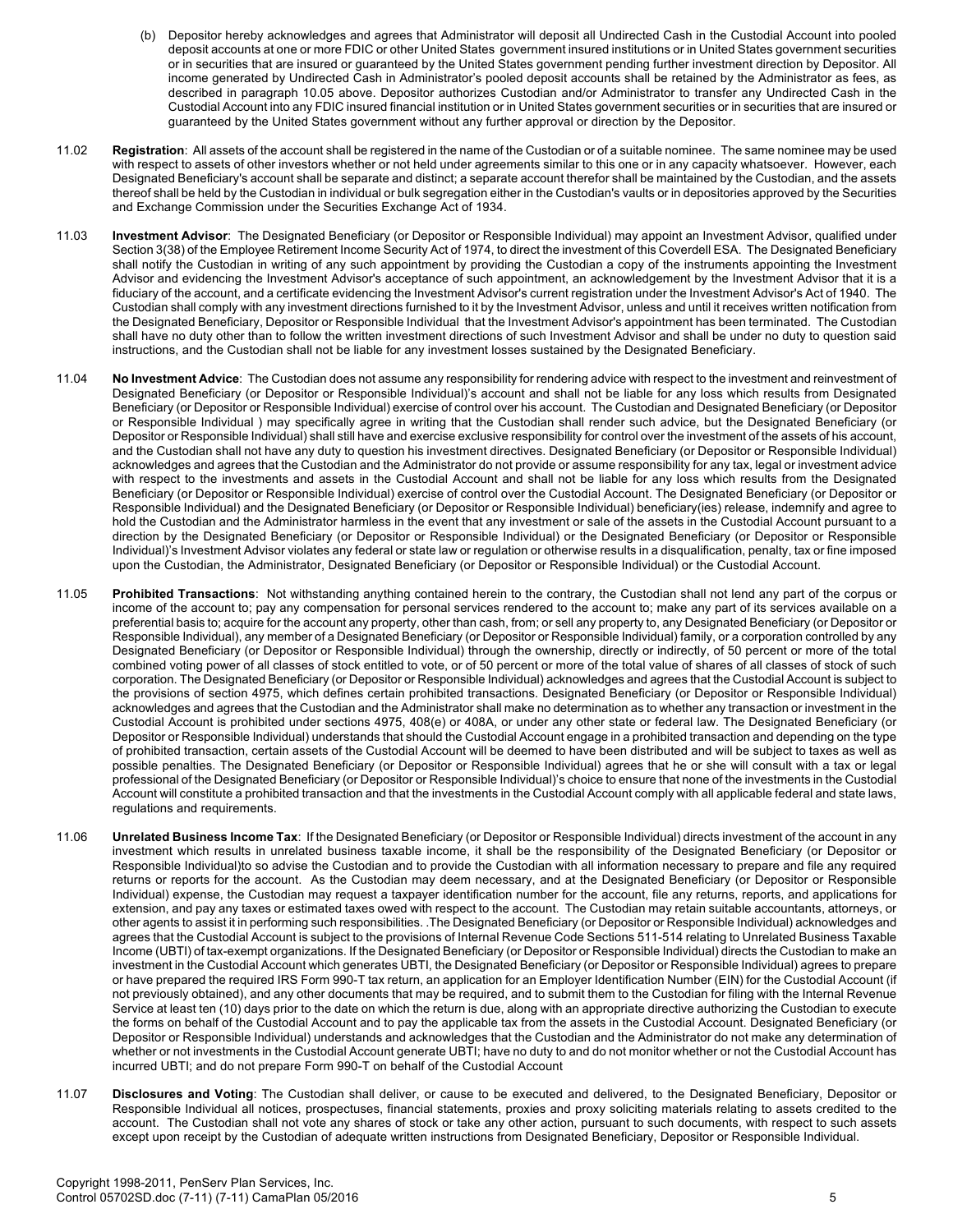- 11.08 **Miscellaneous Expenses**: In addition to those expenses set out in Section 10.05 of this plan, the Designated Beneficiary, Depositor or Responsible Individual agrees to pay any and all expenses incurred by the Custodian in connection with the investment of the account, including expenses of preparation and filing any returns and reports with regard to unrelated business income, including taxes and estimated taxes, as well as any transfer taxes incurred in connection with the investment or reinvestment of the assets of the account.
- 11.09 **Nonbank Custodian Provision**: If the Custodian is a nonbank custodian, the Designated Beneficiary, Depositor or Responsible Individual shall substitute another trustee or custodian in place of the Custodian upon receipt of notice from the Commissioner of the Internal Revenue Service or his delegate that such substitution is required because the Custodian has failed to comply with the requirements of Income Tax Regulations Section 1.408-2(e), or is not keeping such records, making such returns, or rendering such statements as are required by applicable law, regulations, or other rulings. The successor trustee or custodian shall be a bank, insured credit union, or other person satisfactory to the Secretary of the Treasury pursuant to Section 408(a)(2) of the Code. Upon receipt by the Custodian of written acceptance by its successor of such successor's appointment, Custodian shall transfer and pay over to such successor the assets of the account (less amounts retained pursuant to Section 10.04 of the Custodial Agreement) and all records (or copies thereof) of the Custodian pertaining thereto, provided that the successor trustee or custodian agrees not to dispose of any such records without the Custodian's consent.

# **General Instructions**

(Section references are to the Internal Revenue Code unless otherwise noted.)

#### **Purpose of Form**

Form 5305-EA is a model custodial account agreement that meets the requirements of section 530(b)(1) and has been pre-approved by the IRS. A Coverdell education savings account (ESA) is established after the form is fully executed by both the Depositor and the Custodian. This account must be created in the United States for the exclusive purpose of paying the qualified elementary, secondary, and higher education expenses of the Designated Beneficiary.

If the model account is a trust account, see Form 5305-E, Coverdell Education Savings Trust Account.

Do not file Form 5305-EA with the IRS. Instead, the Depositor must keep the completed form in its records.

#### **Definitions**

**Custodian.** The Custodian must be a bank or savings and loan association, as defined in section 408(n), or any person who has the approval of the IRS to act as Custodian. Any person who may serve as a Custodian of a traditional IRA may serve as the Custodian of a Coverdell ESA.

**Depositor.** The Depositor is the person who establishes the custodial account.

**Designated Beneficiary.** The Designated Beneficiary is the individual on whose behalf the custodial account has been established.

Family member. Family members of the Designated Beneficiary include his or her spouse, child, grandchild, sibling, parent, niece or nephew, son-in-law, daughter-in-law, father-in-law, mother-in-law, brother-in-law, or sister-in-law, and the spouse of any such individual. A first cousin, but not his or her spouse is also a "family member".

**Responsible Individual.** The Responsible Individual, generally, is a parent or guardian of the Designated Beneficiary. However, under certain circumstances, the Responsible Individual may be the Designated Beneficiary.

#### **Identification Numbers**

The Depositor and Designated Beneficiary's social security numbers will serve as their identification numbers. If the Depositor is a nonresident alien and does not have an identification number, write "Foreign" in the block where the number is requested. The Designated Beneficiary's social security number is the identification number of his or her Coverdell ESA. If the Designated Beneficiary is a nonresident alien, the Designated Beneficiary's individual taxpayer identification number is the identification number of his or her Coverdell ESA. An employer identification number (EIN) is required only for a Coverdell ESA for which a return is filed to report unrelated business income. An EIN is required for a common fund created for Coverdell ESAs.

#### **Specific Instructions**

**Note:** The age limitation restricting contributions, distributions, rollover contributions, and change of beneficiary are waived for a designated beneficiary with special needs.

Article X. Article X and any that follow may incorporate additional provisions that are agreed to by the Depositor and Custodian to complete the agreement. They may include, for example, provisions relating to: definitions, investment powers, voting rights, exculpatory provisions, amendment and termination, removal of the Custodian, Custodian's fees, state law requirements, treatment of excess contributions, and prohibited transactions with the Depositor, Designated Beneficiary, or Responsible Individual, etc. Attach additional pages as necessary.

**Optional provisions in Article V and Article VI.** Form 5305-EA may be reproduced in a manner that provides only those optional provisions offered by the Custodian.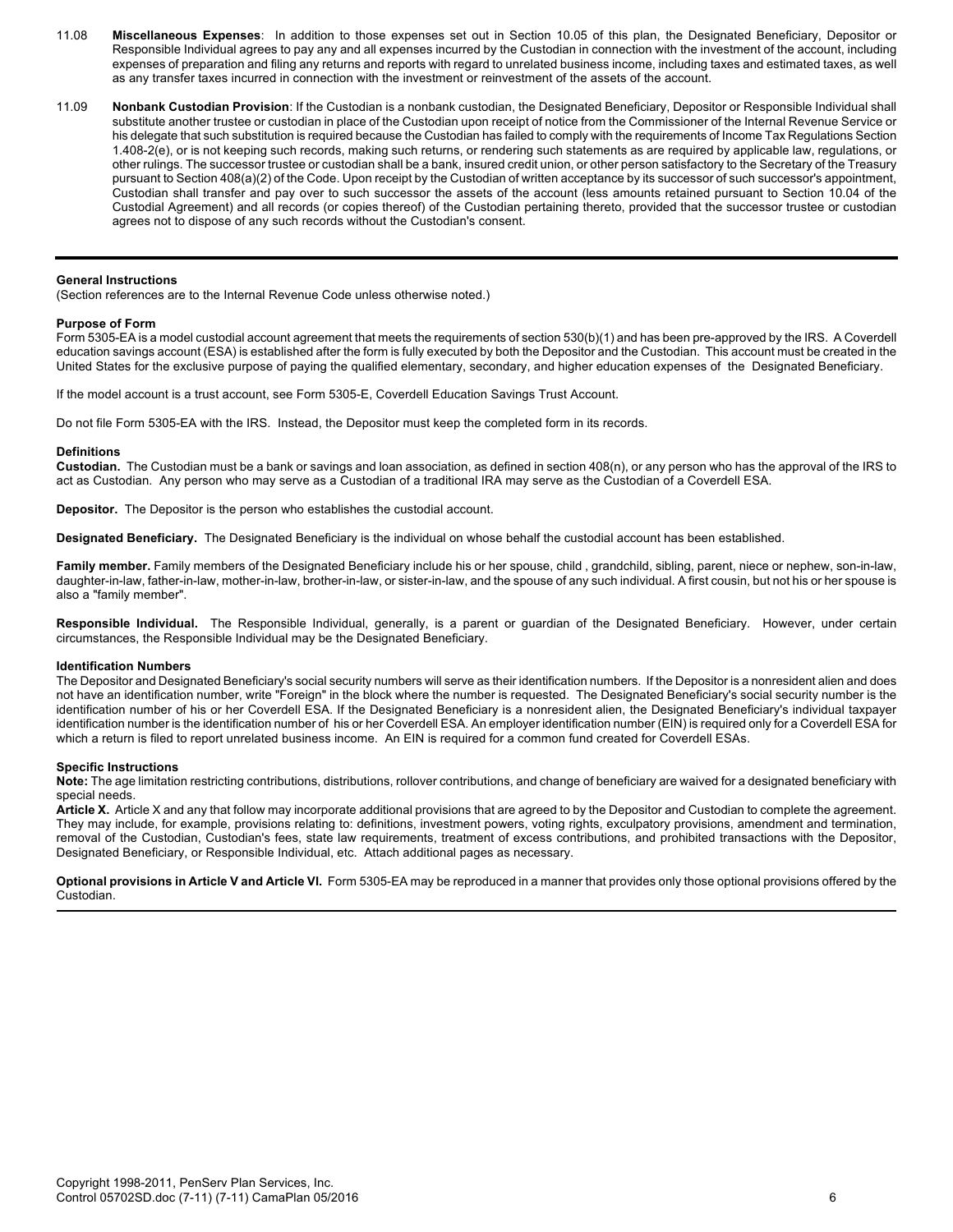# **GENERAL INFORMATION**

Coverdell Education Savings Accounts (Coverdell ESAs) were established under the Taxpayer Relief Act effective in 1998. This type of account was originally called an Education Individual Retirement Account and the annual contribution limit per Designated Beneficiary for 1998 through 2001 was \$500. Effective for contributions made for tax year 2002, the annual contribution limit is increased to \$2,000 per Designated Beneficiary. The Economic Growth and Tax Relief Reconciliation Act increased the annual contribution limit, as well as made other important changes that are described in the following questions and answers. The Tax Relief, Unemployment Insurance Reauthorization, and Job Creation Act of 2010 extended the changes made to Coverdell ESAs under EGTRRA through 2012. Amounts deposited in the account grow tax-free until distributed, and the Designated Beneficiary will not owe tax on any withdrawal from the account if the Designated Beneficiary's qualified education expenses at an eligible educational institution for the year equal or exceed the amount of the withdrawal. If the Designated Beneficiary does not need the money for educational purposes, the account balance can be rolled over to a Coverdell ESA of certain family members who can use it for their education. Amounts withdrawn from a Coverdell ESA that exceed the Designated Beneficiary's qualified education expenses in a taxable year are generally subject to income tax and to an additional tax of 10 percent.

There are potentially three (or more) parties involved in the establishment of, making contributions to, and directing distributions from the account. These parties are referred to in the following questions and answers, and include the:

**Depositor:** The Depositor is the initial contributor who establishes the Coverdell ESA by executing the Adoption Agreement and who contributes the initial contribution. Subsequent contributions to the account may be made by the original Depositor or by other eligible contributors. The Depositor may also be the Designated Beneficiary and/or the Responsible Individual.

**Designated Beneficiary:** The Designated Beneficiary is the individual for whose benefit the Coverdell ESA is established. Except for "special needs designated beneficiaries", no contribution can be made after the Designated Beneficiary's 18<sup>th</sup> birthday. The Designated Beneficiary may also be the Depositor and/or the Responsible Individual.

**Responsible Individual:** The Responsible Individual is the individual who generally controls all decisions regarding the account, including authorizing payments from the account. There can be only one Responsible Individual at any time and generally must be a parent or legal guardian of the Designated Beneficiary. However, in certain cases the Designated Beneficiary may automatically become his or her own Responsible Individual. The Responsible Individual may also be the Depositor.

# **Q1: What is a Coverdell Education Savings Account (Coverdell ESA)?**

**A1:** A Coverdell ESA is a trust or custodial account that is created or organized in the United States exclusively for the purpose of paying the qualified education expenses of the Designated Beneficiary of the account. The account must be designated as a Coverdell ESA when it is created in order to be treated as a Coverdell ESA for tax purposes.

# **Q2: For whom may a Coverdell ESA be established?**

**A2:** A Coverdell ESA may be established for the benefit of any child under the age of 18. Contributions to a Coverdell ESA is not permitted after the Designated Beneficiary reaches his/her 18th birthday.

# **Q3: Where may an individual open a Coverdell ESA?**

**A3:** An individual may open a Coverdell ESA with any bank, or other financial institution that has been approved to serve as a nonbank trustee or custodian of an individual retirement account (IRA), and the bank or entity is offering Coverdell ESAs.

# **Q4: When may a taxpayer start contributing to a Coverdell ESA?**

**A4:** A taxpayer may start making contributions on January 1, 1998, or at any time thereafter.

#### **Q5: How much may be contributed to a Coverdell ESA on behalf of a Designated Beneficiary?**

**A5:** For tax years 1998 through 2001, the maximum contribution limit per year was \$500 in aggregate contributions made for the benefit of any Designated Beneficiary. For tax year 2002 and thereafter, the maximum contribution limit per year is \$2,000 in aggregate contributions made for the benefit of any Designated Beneficiary. Contributions may be made into a single Coverdell ESA or into multiple Coverdell ESAs for the benefit of any one Designated Beneficiary.

#### **Q6: What happens if more than the maximum annual contribution limit is contributed to a Coverdell ESA on behalf of a Designated Beneficiary for a particular calendar year?**

**A6:** Aggregate contributions for the benefit of any one Designated Beneficiary in excess of annual limit for a particular calendar year are treated as excess contributions. If the excess contributions (and any earnings attributable to them) are not withdrawn from the ESA that received the excess contribution by May 31<sup>st</sup> of the calendar year following the calendar year in which the excess was made, the excess contribution is subject to a 6 percent excise tax for each year the excess amount remains in the account. If the excess contributions (and any earnings) are timely withdrawn, no 6 percent excise tax applies. However, any earnings distributed in such a corrective distribution will be taxable to the Designated Beneficiary, but no 10% additional tax applies to the earnings.

#### **Q7: May contributions other than cash be made to a Coverdell ESA?**

**A7:** No. Coverdell ESAs are permitted to accept contributions made in cash only.

#### **Q8: May contributors take a deduction for contributions made to a Coverdell ESA?**

**A8:** No. Contributions to a Coverdell ESA are not deductible. Therefore, contributions to a Coverdell ESA create "basis" in the account. This means that any distributions that are not used for qualified education expenses are taxable only with respect to any earnings on the contributions.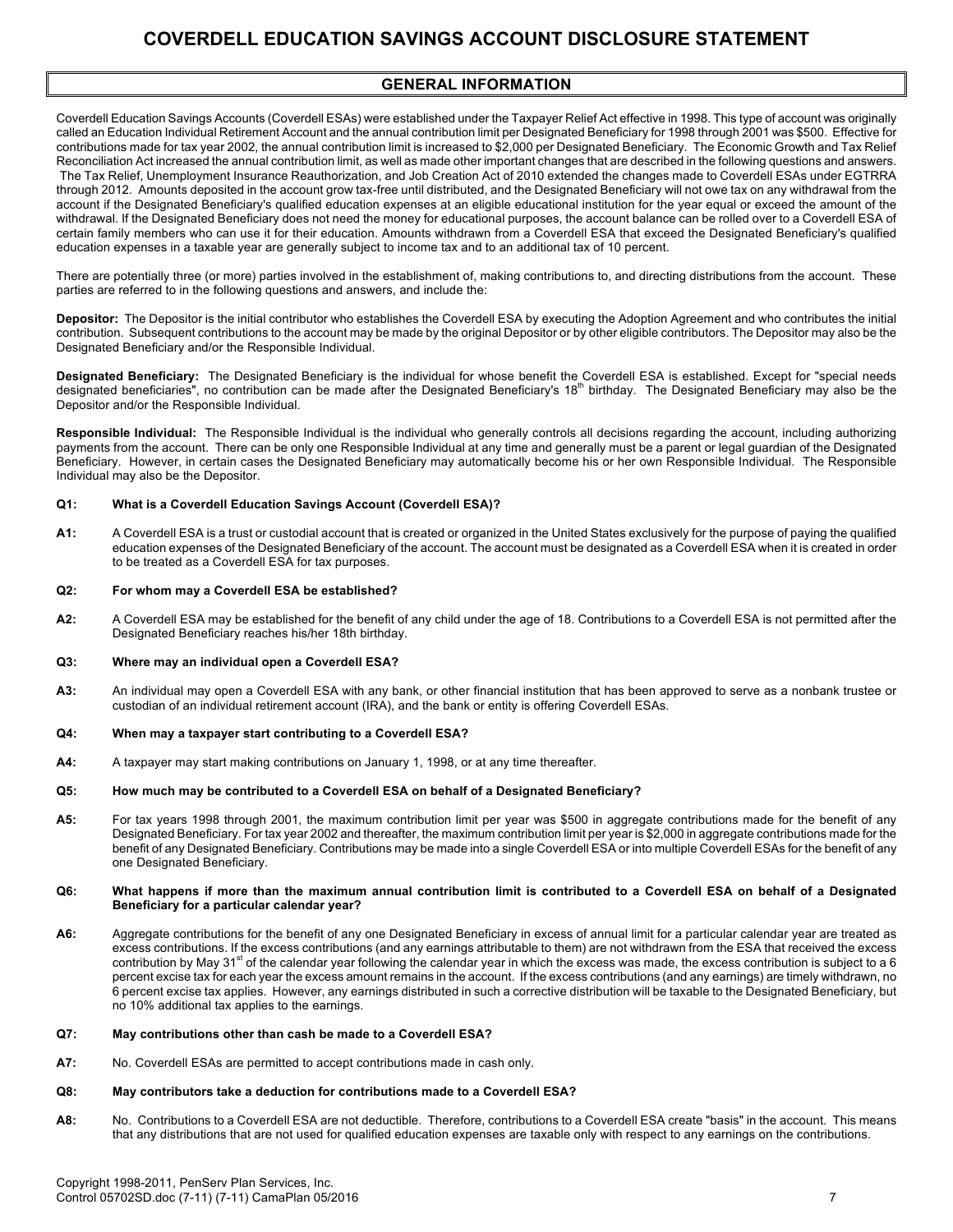#### **Q9: Are there any restrictions on who can contribute to a Coverdell ESA?**

**A9:** Any individual may contribute to a Coverdell ESA if the individual's modified adjusted gross income for the taxable year for which the contribution is made is no more than \$95,000 (\$190,000 for married taxpayers filing jointly). For purposes of this section, "modified AGI" means the AGI of the taxpayer for the taxable year increased by amounts excluded from gross income under sections 911 (foreign earned income); 931 (income from Guam, American Samoa, or Northern Mariana Islands); and 933 (income from Puerto Rico). The maximum annual contribution per Designated Beneficiary is gradually reduced for individuals with modified adjusted gross income between \$95,000 and \$110,000 (between \$190,000 and \$220,000 for married taxpayers filing jointly).

For example, an unmarried taxpayer with modified adjusted gross income of \$96,500 could make a maximum contribution for the year per Designated Beneficiary of \$1,800 (\$110,000 - \$96,500 X .1333 = \$1,800). A married individual filing jointly with modified adjusted gross income of \$215,000 could make a maximum contribution for the year per Designated Beneficiary of \$350 (\$220,000 - \$215,000 X .07 = \$350). Taxpayers with modified adjusted gross income above \$110,000 (\$220,000 for married taxpayers filing jointly) cannot make contributions to anyone's Coverdell ESA.

# **Q10: May a Designated Beneficiary contribute to his/her own Coverdell ESA?**

**A10:** Yes.

# **Q11: Does a taxpayer have to be related to the Designated Beneficiary in order to contribute to the Designated Beneficiary's Coverdell ESA?**

**A11:** No.

#### **Q12: Can entities make contributions to the Designated Beneficiary's Coverdell ESA?**

**A12:** Yes. Any entity can make contributions to the Designated Beneficiary's Coverdell ESA without regard to such entity's adjusted gross income. For example, Century Computer Services, Inc. decides to make Coverdell ESA contributions on behalf of any child under the age of 18 of their employees in the amount of \$500. Century Computer Services, Inc. qualifies as a contributor regardless of the company's adjusted gross income, but the company cannot take a deduction for such contributions. Also, other contributions up to \$1,500 could be made into the same Coverdell ESA or another Coverdell ESA on behalf of any one these employees' children.

#### **Q13: Is the contributor to a Coverdell ESA required to have compensation or earned income in order to make contributions?**

**A13:** No. The contributor (whether an individual or an entity) is not required to have earned income or compensation.

#### **Q14: What is the deadline for making contributions to a Coverdell ESA for a particular tax year?**

**A14:** Beginning for contributions made for tax year 2002, the deadline to make contributions is the tax filing deadline for such year not including extensions. Thus, in most cases, the deadline to make contributions for a tax year is the following April 15<sup>th</sup>. The contributor should designate in writing to the trustee or custodian the tax year for which the contribution is being made.

# **Q15: Are there any special reporting requirements for a Coverdell ESA?**

**A15:** Yes. The trustee or custodian will issue an annual Form 5498-ESA to the IRS and to the Designated Beneficiary reporting contributions made for the tax year, and any rollover contributions or transfers received during the tax year. The trustee or custodian will also issue Form 1099-Q to the IRS and to the Designated Beneficiary whenever distributions or transfers are paid from the account. The Designated Beneficiary is responsible for determining whether or not a distribution is taxable and to file Form 5329 with the IRS if excess contributions have been made to the account or if distributions were made that exceed the qualified education expenses for the year. If a rollover or transfer is made from the Coverdell ESA of one Designated Beneficiary to another eligible family member of the Designated Beneficiary, certain statements must be attached to the tax returns of both the original Designated Beneficiary and the eligible family member to which the account was rolled over or transferred (see Form 1040 instructions). Taxable distributions from a Coverdell ESA are included in gross income on the "Other Income" line of Form 1040. The trustee or custodian is not required to report the taxable amount of any distribution from the ESA, except for earnings that are distributed on a returned contribution. Instead, the trustee or custodian will report the December 31<sup>st</sup> fair market value on Form 1099-Q. The Designated Beneficiary will use the worksheet in IRS Publication 970 to figure the earnings, basis and taxable amount of any ESA distributions.

# **Q16: How many Coverdell ESAs may a Designated Beneficiary have?**

- **A16:** There is no limit on the number of Coverdell ESAs that may be established for a particular Designated Beneficiary. However, for any given taxable year the total aggregate contributions to all the accounts for a particular Designated Beneficiary may not exceed the annual contribution limit described in Q&A 5.
- **Q17: May a Designated Beneficiary take a tax-free withdrawal from a Coverdell ESA to pay qualified education expenses if the Designated Beneficiary is enrolled less than full-time at an eligible educational institution?**
- **A17:** Yes. Whether the Designated Beneficiary is enrolled full-time, half-time, or less than half-time, he/she may take a tax-free withdrawal to pay qualified education expenses.

#### **Q18: What happens when a Designated Beneficiary withdraws assets from a Coverdell ESA to pay for qualified education expenses?**

**A18:** Generally, the withdrawal is tax-free to the Designated Beneficiary to the extent the amount of the withdrawal does not exceed the Designated Beneficiary's qualified education expenses.

# **Q19: What are "qualified education expenses"?**

**A19:** "Qualified education expenses" mean qualified higher education expenses for tuition, fees, books, supplies, and equipment required for the enrollment or attendance of the Designated Beneficiary at an eligible educational institution. Qualified higher education expenses also include room and board (generally the school's posted room and board charge, or \$2,500 per year for students living off-campus and not at home) if the Designated Beneficiary is at least a half-time student at an eligible educational institution. A student will be considered to be enrolled at least half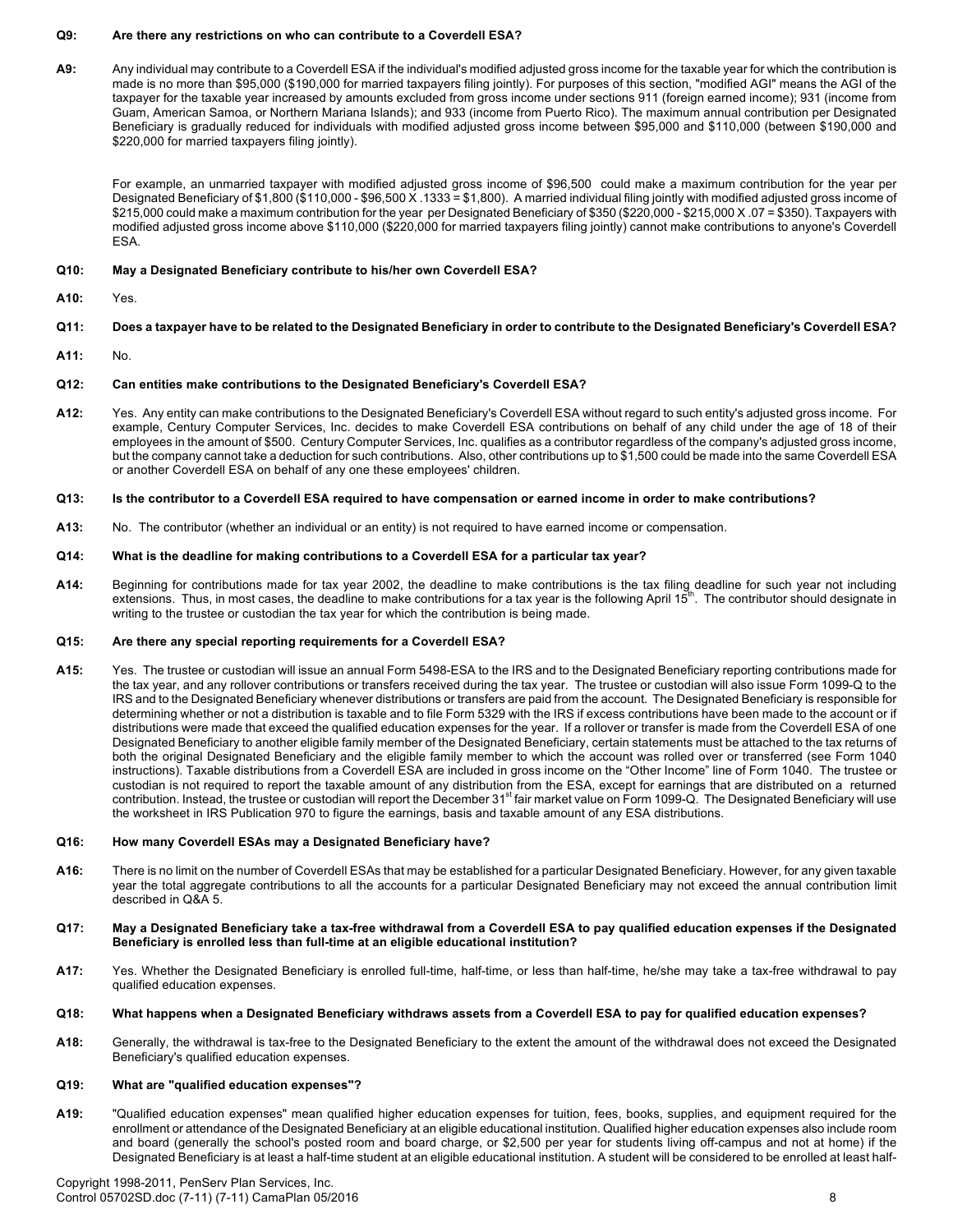time if the student is enrolled for at least half the full-time academic workload for the course of study the student is pursuing as determined under the standards of the institution where the student is enrolled.

The standards for determining whether a student is enrolled at least half-time are the same as those used for the Hope Scholarship Credit. A student is eligible for the Hope Scholarship Credit if: (1) for at least one academic period (e.g., semester, trimester, quarter) beginning during the calendar year, the student is enrolled at least half-time in a program leading to a degree, certificate, or other recognized educational credential and is enrolled in one of the first two years of postsecondary education, and (2) the student is free of any conviction for a Federal or State felony offense consisting of the possession or distribution of a controlled substance. For purposes of the Hope Scholarship Credit, a student will be considered to be enrolled at least half-time if the student is enrolled for at least half the full-time academic workload for the course of study the student is pursuing as determined under the standards of the institution where the student is enrolled. The institution's standard for a full-time workload must equal or exceed the standards established by the Department of Education under Higher Education Act and set forth in 34 CFR 674.2(b).

Beginning in 2002, qualified education expenses also include qualified elementary and secondary education expenses for tuition, fees, academic tutoring, special needs services in the case of a special needs beneficiary, books, supplies, and other equipment which are incurred in connection with the enrollment or attendance of the Designated Beneficiary as an elementary or secondary school student at a public, private or religious school. Such expenses also include room and board, uniforms, transportation, and supplementary items and services (including extended day programs) which are required or provided by a public, private or religious school in connection with such enrollment or attendance, and expenses for the purchase of any computer technology or equipment or Internet access and related services, if such technology, equipment, or services are to be used by the Designated Beneficiary and the Designated Beneficiary's family during any of the years the Designated Beneficiary is in school.

Qualified education expenses also include amounts contributed to a qualified state tuition program. Also, qualified education expenses are reduced by any amount provided by scholarship, educational assistance allowance, or any other payment (other than a gift or bequest) which is excludable from gross income under any law of the United States.

#### **Q20: What is an eligible educational institution?**

**A20:** For purposes of qualified higher education expenses, an eligible educational institution is any college, university, vocational school, or other postsecondary educational institution that is described in section 481 of the Higher Education Act of 1965 (20 U.S.C. 1088) and, therefore, eligible to participate in the student aid programs administered by the Department of Education. This category includes virtually all accredited public, nonprofit, and proprietary postsecondary institutions. (The same eligibility requirements for institutions apply for the Hope Scholarship Credit, the Lifetime Learning Credit, and early withdrawals from IRAs for qualified higher education expenses).

For purposes of elementary and secondary education expenses, an eligible education institution means any school which provides elementary education or secondary education (kindergarten through grade 12), as determined under state law.

#### **Q21: What happens if a Designated Beneficiary withdraws an amount from a Coverdell ESA but does not have any qualified education expenses to pay in the taxable year he/she makes the withdrawal?**

**A21:** Generally, if a Designated Beneficiary withdraws an amount from a Coverdell ESA and does not have any qualified education expenses during the taxable year, a portion of the distribution is taxable. The taxable portion is the portion that represents earnings that have accumulated tax-free in the account. The taxable portion of the distribution is also subject to a 10 percent additional tax unless an exception applies. Form 5329 is required to be filed with the IRS by the Designated Beneficiary. The 10 percent additional tax does not apply to distributions made: (1) to a death beneficiary (or to the estate of the Designated Beneficiary) after the death of the Designated Beneficiary; (2) attributable to the Designated Beneficiary become disabled within the meaning of section 72(m)(7) of the Internal Revenue Code; or (3) made on account of a scholarship, allowance or payment to the extent such payment or distribution does not exceed the amount of such scholarship, allowance or payment.

#### **Q22: Is a distribution from a Coverdell ESA taxable if the distribution is contributed to another Coverdell ESA?**

**A22:** Any amount distributed from a Coverdell ESA and rolled over to another Coverdell ESA for the benefit of the same Designated Beneficiary or certain members of the Designated Beneficiary's family is not taxable. An amount is rolled over if it is paid to another Coverdell ESA on a date within 60 days after the date of the distribution. Members of the Designated Beneficiary's family include the Designated Beneficiary's spouse, children, grandchildren, sibling, parent, niece or nephew, son-in-law, daughter-in-law, father-in-law, mother-in-law, or sister-in-law, and the spouse of any such individual. A first cousin, but not his or her spouse is also a family member of the Designated Beneficiary. The annual contribution limit to Coverdell ESAs does not apply to these rollover contributions. For example, an older brother who has \$5,000 left in his Coverdell ESA after he no longer needs the account for education purposes can roll over the full \$5,000 balance to a Coverdell ESA for his younger sister who is still in high school without paying any tax on the transfer or rollover. The eligible family member to whose Coverdell ESA such amount is rolled over or transferred must be under the age of 30. Only one rollover between Coverdell ESAs is permitted during a 12-month period.

#### **Q23: What happens to the assets remaining in a Coverdell ESA after the Designated Beneficiary finishes his/her education?**

**A23:** There are two options. The amount remaining in the account may be withdrawn for the Designated Beneficiary. The Designated Beneficiary will be subject to both income tax and the additional 10 percent tax on the portion of the amount withdrawn that represents earnings if the Designated Beneficiary does not have any qualified education expenses in the same taxable year he/she makes the withdrawal. Alternatively, if the amount in the Designated Beneficiary's Coverdell ESA is withdrawn and rolled over (or transferred) to another Coverdell ESA for the benefit of an eligible member of the Designated Beneficiary's family, the amount rolled over or transferred will not be taxable.

#### **Q24: Rather than rolling over money from one Coverdell ESA to another, may the Designated Beneficiary of the account be changed from one Designated Beneficiary to another without triggering a tax?**

**A24:** Yes, provided: (1) the terms of the particular trust or custodial account permit a change in designated beneficiaries, and (2) the new Designated Beneficiary has not attained age 30 and is a member of the previous Designated Beneficiary's family.

#### **Q25: May a student or the student's parents claim the Hope Scholarship Credit or Lifetime Learning Credit for the students's expenses in a taxable year in which the student receives money from a Coverdell ESA on a tax-free basis?**

A25: Yes, effective for tax year 2002. If a student is receiving a tax-free distribution from a Coverdell ESA in a particular taxable year (beginning in 2002), the student's expenses may generally be claimed as the basis for a Hope Scholarship Credit or Lifetime Learning Credit for that same year, provided however that the distributed amount from the Coverdell ESA is not used for the same educational purposes as the tax credit.